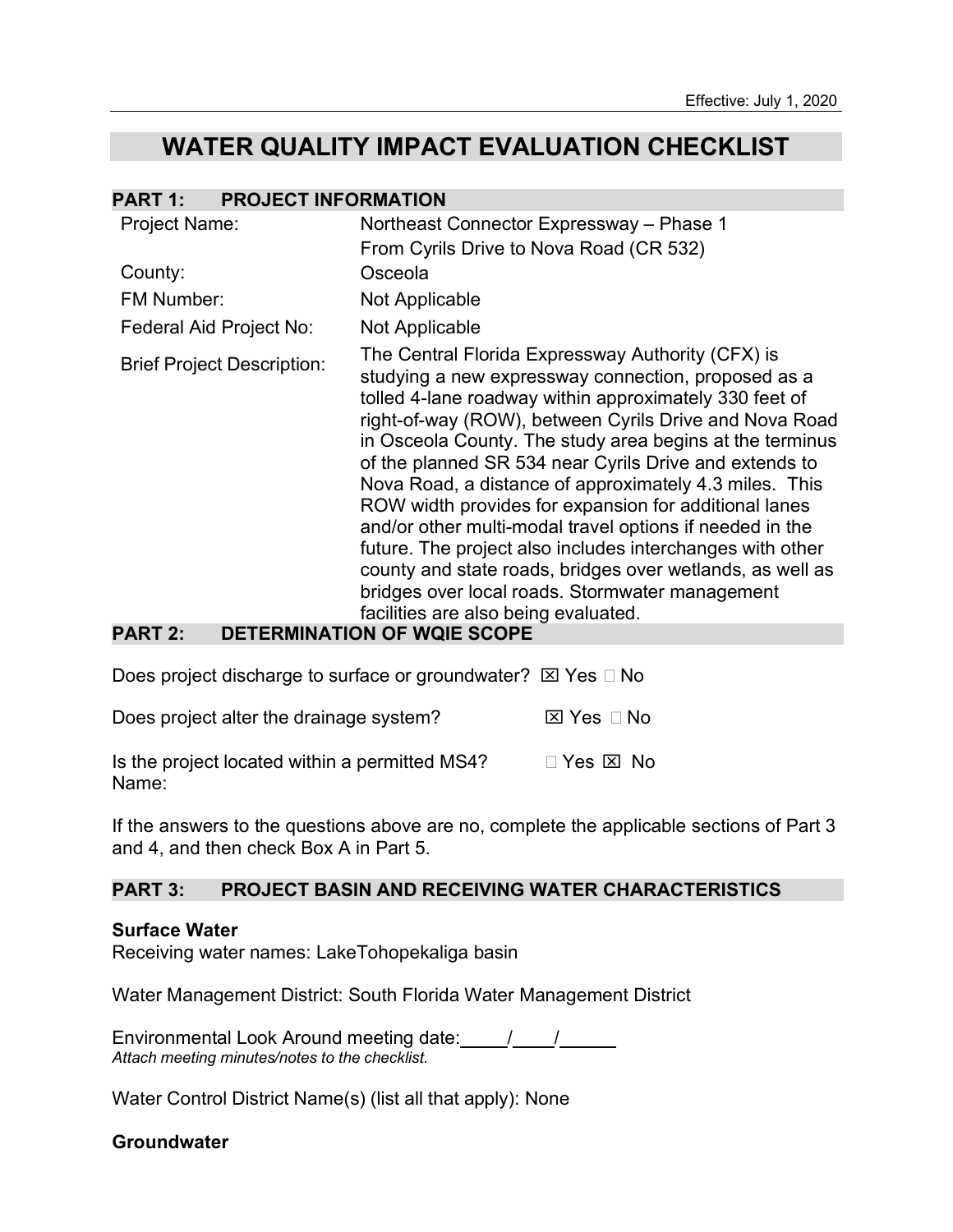| Sole Source Aquifer (SSA)? □ Yes ⊠ No Name<br>If yes, complete Part 5, D and complete SSA Checklist from EPA website |                                |  |  |  |  |  |
|----------------------------------------------------------------------------------------------------------------------|--------------------------------|--|--|--|--|--|
| Other Aquifer?                                                                                                       | □ Yes ⊠ No Name                |  |  |  |  |  |
| Springs vents?                                                                                                       | $\Box$ Yes $\boxtimes$ No Name |  |  |  |  |  |
| Well head protection area?                                                                                           | $\Box$ Yes $\boxtimes$ No Name |  |  |  |  |  |
|                                                                                                                      |                                |  |  |  |  |  |

Notify District Drainage Engineer if karst conditions are expected or if a higher level of treatment may be needed due to a project being located within a WBID verified as Impaired in accordance with Chapter 62-303, F.A.C.

Date of notification:  $\frac{1}{2}$  /  $\frac{1}{2}$ 

Groundwater recharge? **The State II Yes <b>EXI** No Name

### **PART 4: WATER QUALITY CRITERIA**

List all WBIDs and all parameters for which a WBID has been verified impaired, or has a TMDL in **Table 1**. This information should be updated during each re-evaluation as required.

Note: If BMAP or RAP has been identified in **Table 1**, **Table 2** must also be completed. *Attach notes or minutes from all coordination meetings identified in* **Table 2***.*

| EST recommendations confirmed with agencies? – Not Applicable                                 | $\Box$ Yes $\Box$ No      |
|-----------------------------------------------------------------------------------------------|---------------------------|
| <b>BMAP Stakeholders contacted?</b>                                                           | $\Box$ Yes $\boxtimes$ No |
| TMDL program contacted?                                                                       | $\Box$ Yes $\boxtimes$ No |
| RAP Stakeholders contacted?                                                                   | $\Box$ Yes $\boxtimes$ No |
| Regional water quality projects identified in the ELA?                                        | $\Box$ Yes $\boxtimes$ No |
| If yes, describe:                                                                             |                           |
| Potential direct effects associated with project construction<br>and/or operation identified? | $\boxtimes$ Yes $\Box$ No |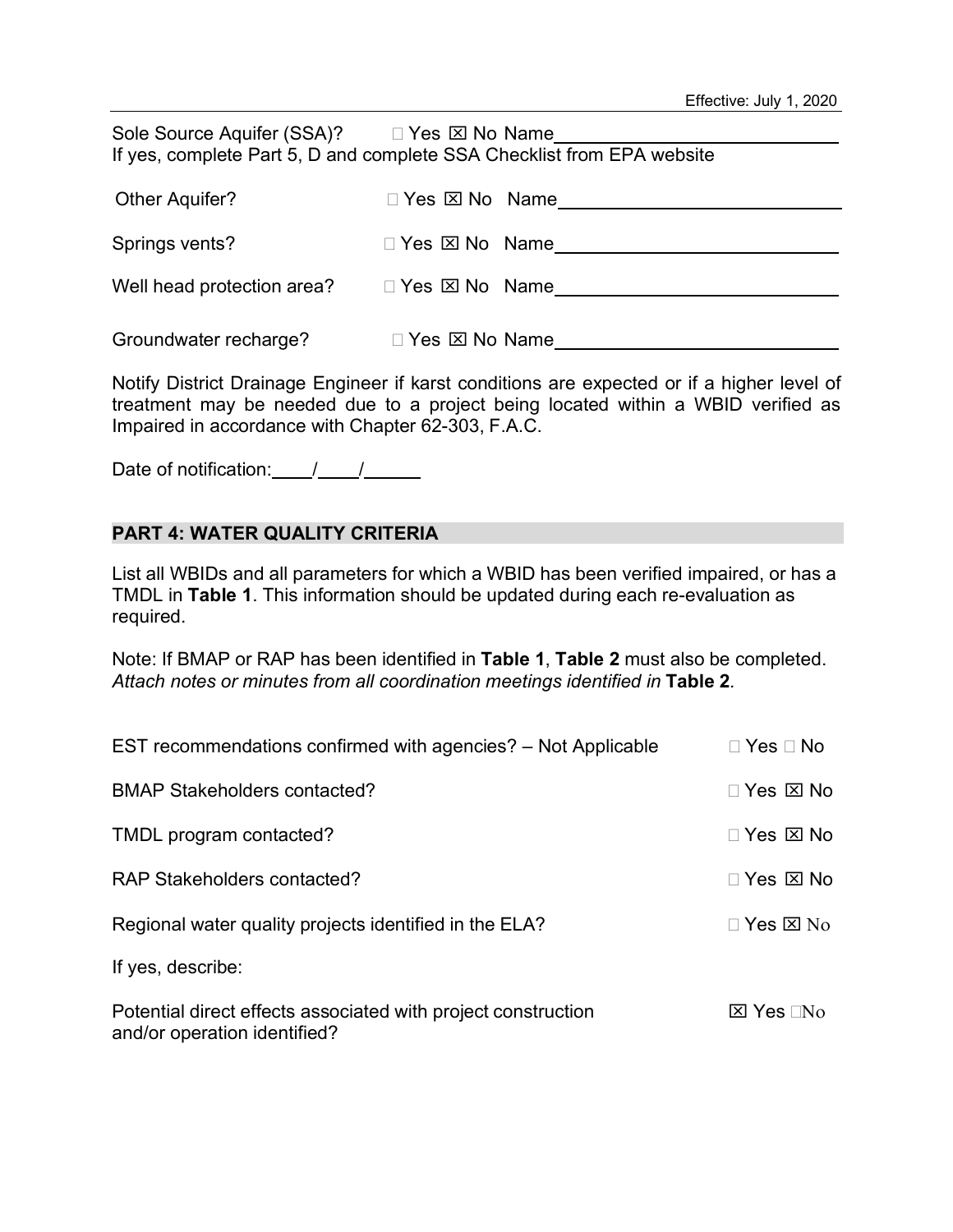#### **If yes, describe:**

The project consists of a new limited-access toll facility that will introduce new pollutant discharges into the watershed.

The design of the stormwater facilities will comply with the standards set forth by CFX, SFWMD, Osceola County, and FDOT. An Environmental Resource Permit (ERP) will need to be acquired from SFWMD during the design of this project. Stormwater captured by the stormwater collection system will be conveyed to multiple wet detention facilities. Captured stormwater will receive treatment and attenuation by the wet detention pond before discharging to the adjacent stormwater outfall.

#### **Discuss any other relevant information related to water quality including RegulatoryAgency Water Quality Requirements.**

The project study area does not directly discharge to an Outstanding Florida Water or an impaired waterbody. The study area is also located within the Lake Okeechobee Basin Management Action Plan (BMAP), adopted 2013, which establishes a Total Phosphorus loading; however, the project area does not directly discharge to this waterbody.

### **PART 5: WQIE DOCUMENTATION**

- $\Box$  A. No involvement with water quality
- $\Box$  B. No water quality regulatory requirements apply.

 $\boxtimes$  C. Water quality regulatory requirements apply to this project (provide Evaluator's information below). Water quality and stormwater issues will be mitigated through compliance with the design requirements of authorized regulatory agencies.

| □ D. EPA Ground/Drinking Water Branch review required. | $\Box$ Yes $\boxtimes$ No       |
|--------------------------------------------------------|---------------------------------|
| Concurrence received?                                  | $\Box$ Yes $\Box$ No            |
| If Yes, Date of EPA Concurrence:                       | (Attach the concurrence letter) |

The environmental review, consultation, and other actions required by applicable federal environmental laws for this project are being, or have been, carried out by CFX.

| Evaluator Name (print): Chris Dailey |                 |
|--------------------------------------|-----------------|
| <b>Sr. Environmental Scientist</b>   |                 |
| Signature:                           | Date: 7-30-2021 |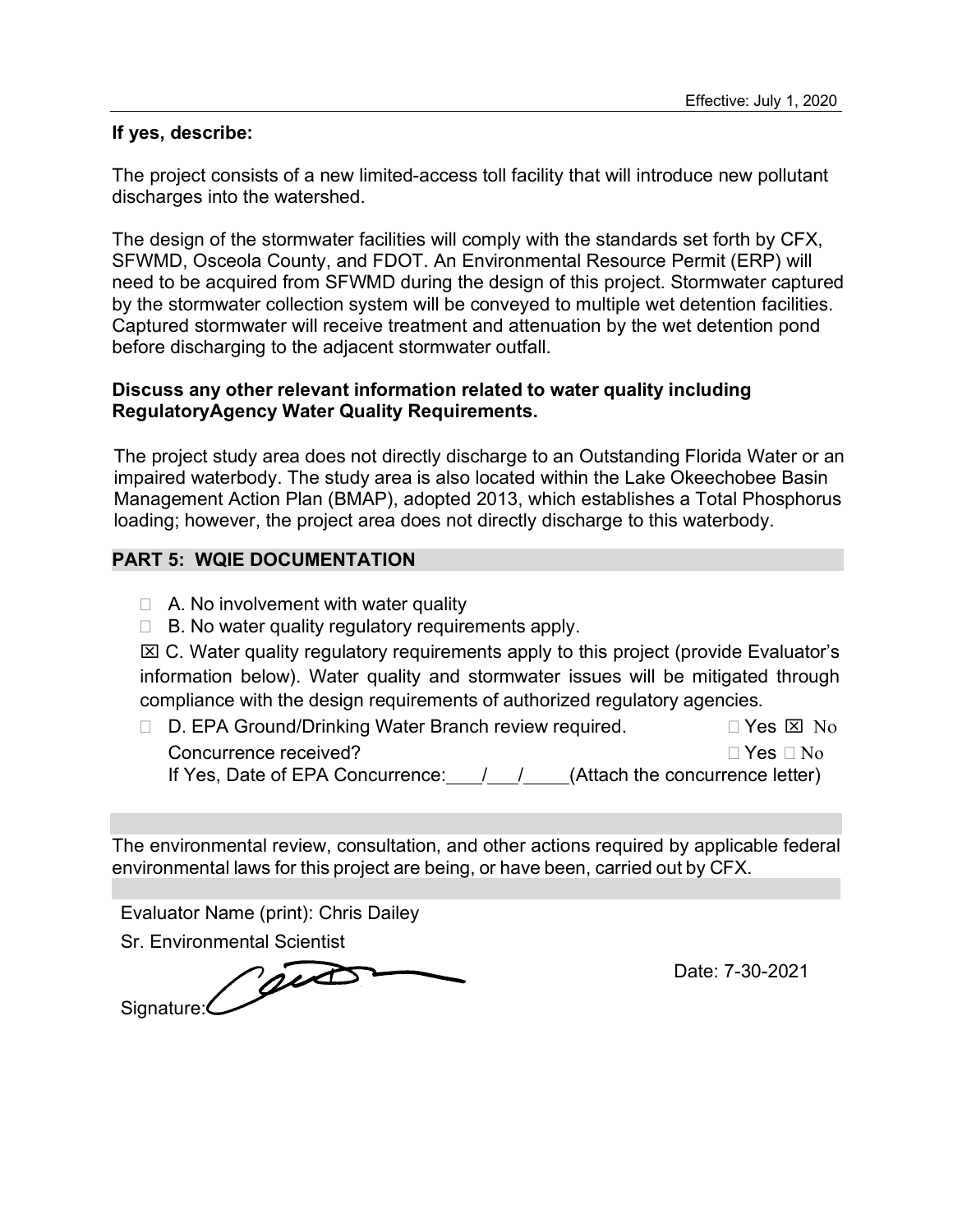### **Table 1: Water Quality Criteria**

| <b>Receiving</b><br>Waterbody<br><b>Name</b><br>(list all<br>that apply) | <b>FDEP</b><br>Group<br><b>Number</b><br><b>Name</b> | WBID(s)<br><b>Numbers</b> | <b>Classification</b><br>(I, II, III, IIIL, IV, V) | <b>Special</b><br>Designations* | <b>NNC</b><br>limits** | <b>Verified</b><br>Impaired<br>(Y/N) | <b>TMDL</b><br>(Y/N) | <b>Pollutants of</b><br>concern | BMAP,<br><b>RA Plan</b><br>or<br><b>SSAC</b> |
|--------------------------------------------------------------------------|------------------------------------------------------|---------------------------|----------------------------------------------------|---------------------------------|------------------------|--------------------------------------|----------------------|---------------------------------|----------------------------------------------|
| Lake Joel                                                                | Upper<br>Kissimmee                                   | 3174F                     | Ш                                                  | None                            |                        | N                                    | $\mathbb N$          | N/A                             | N/A                                          |
| Lake<br>Okeechobee                                                       | Lake<br>Okeechobee                                   | 3212                      | Ш                                                  | None                            |                        | Y                                    | Y                    | Phosphorus                      | <b>BMAP</b>                                  |
|                                                                          |                                                      |                           |                                                    |                                 |                        |                                      |                      |                                 |                                              |
|                                                                          |                                                      |                           |                                                    |                                 |                        |                                      |                      |                                 |                                              |
|                                                                          |                                                      |                           |                                                    |                                 |                        |                                      |                      |                                 |                                              |
|                                                                          |                                                      |                           |                                                    |                                 |                        |                                      |                      |                                 |                                              |
|                                                                          |                                                      |                           |                                                    |                                 |                        |                                      |                      |                                 |                                              |
|                                                                          |                                                      |                           |                                                    |                                 |                        |                                      |                      |                                 |                                              |
|                                                                          |                                                      |                           |                                                    |                                 |                        |                                      |                      |                                 |                                              |
|                                                                          |                                                      |                           |                                                    |                                 |                        |                                      |                      |                                 |                                              |
|                                                                          |                                                      |                           |                                                    |                                 |                        |                                      |                      |                                 |                                              |
|                                                                          |                                                      |                           |                                                    |                                 |                        |                                      |                      |                                 |                                              |

\* ONRW, OFW, Aquatic Preserve, Wild and Scenic River, Special Water, SWIM Area, Local Comp Plan, MS4 Area, Other

**\*\* Lakes, Spring vents, Streams, Estuaries**

**Note: If BMAP or RAP has been identified in Table 1, Table 2 must also be completed.**